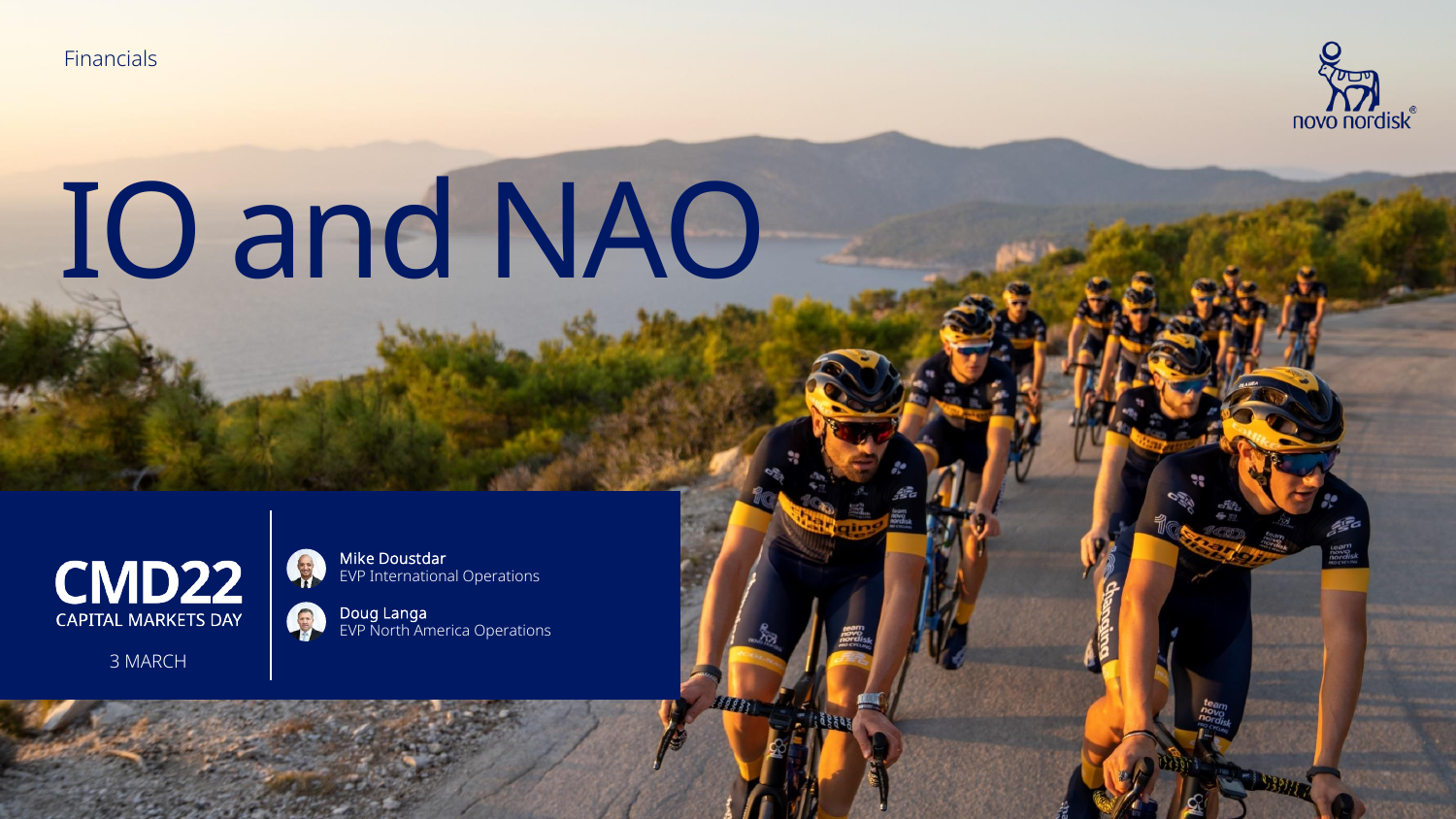#### Strategic aspirations 2025



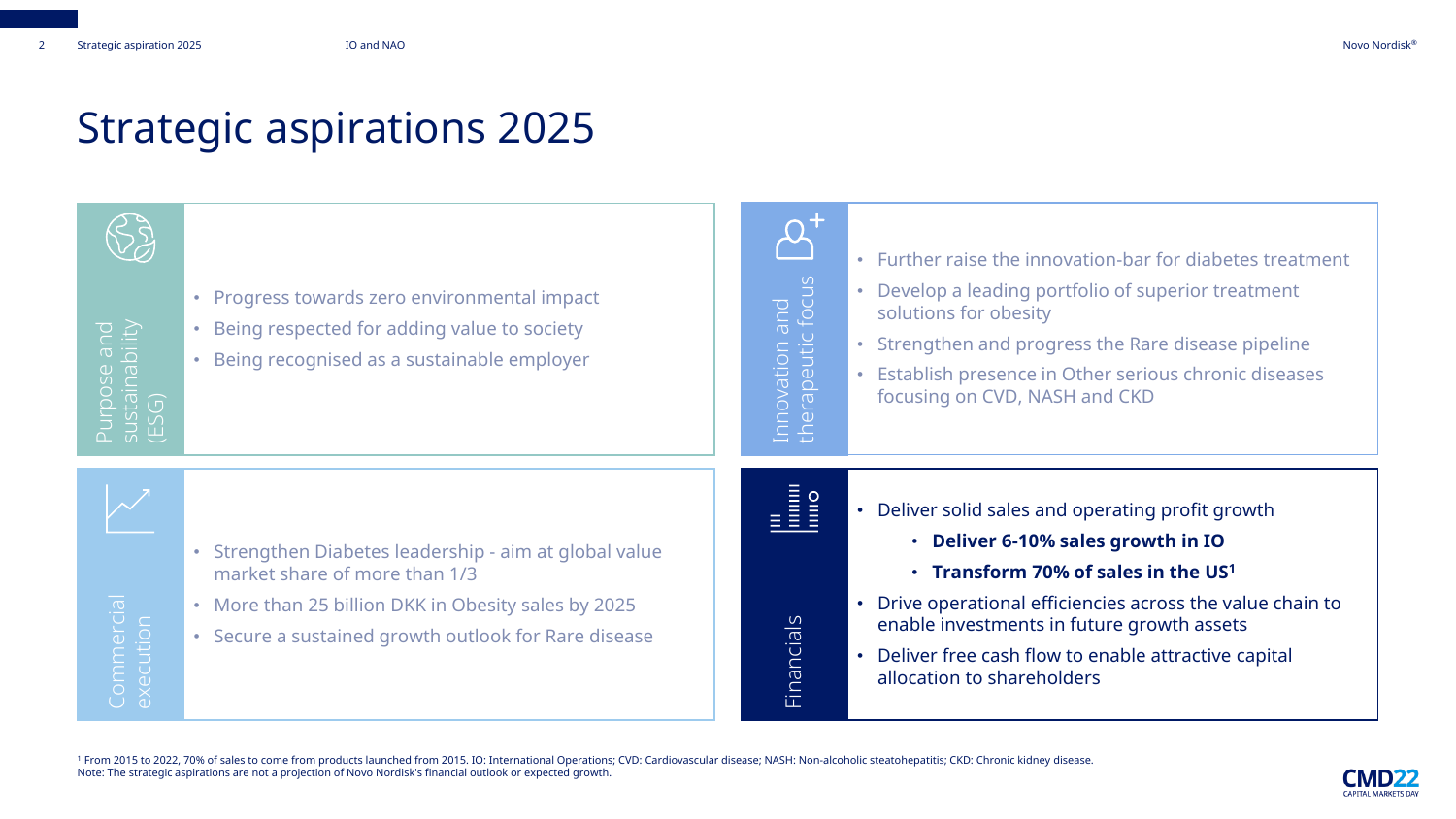#### International Operations (IO) continues its growth trajectory



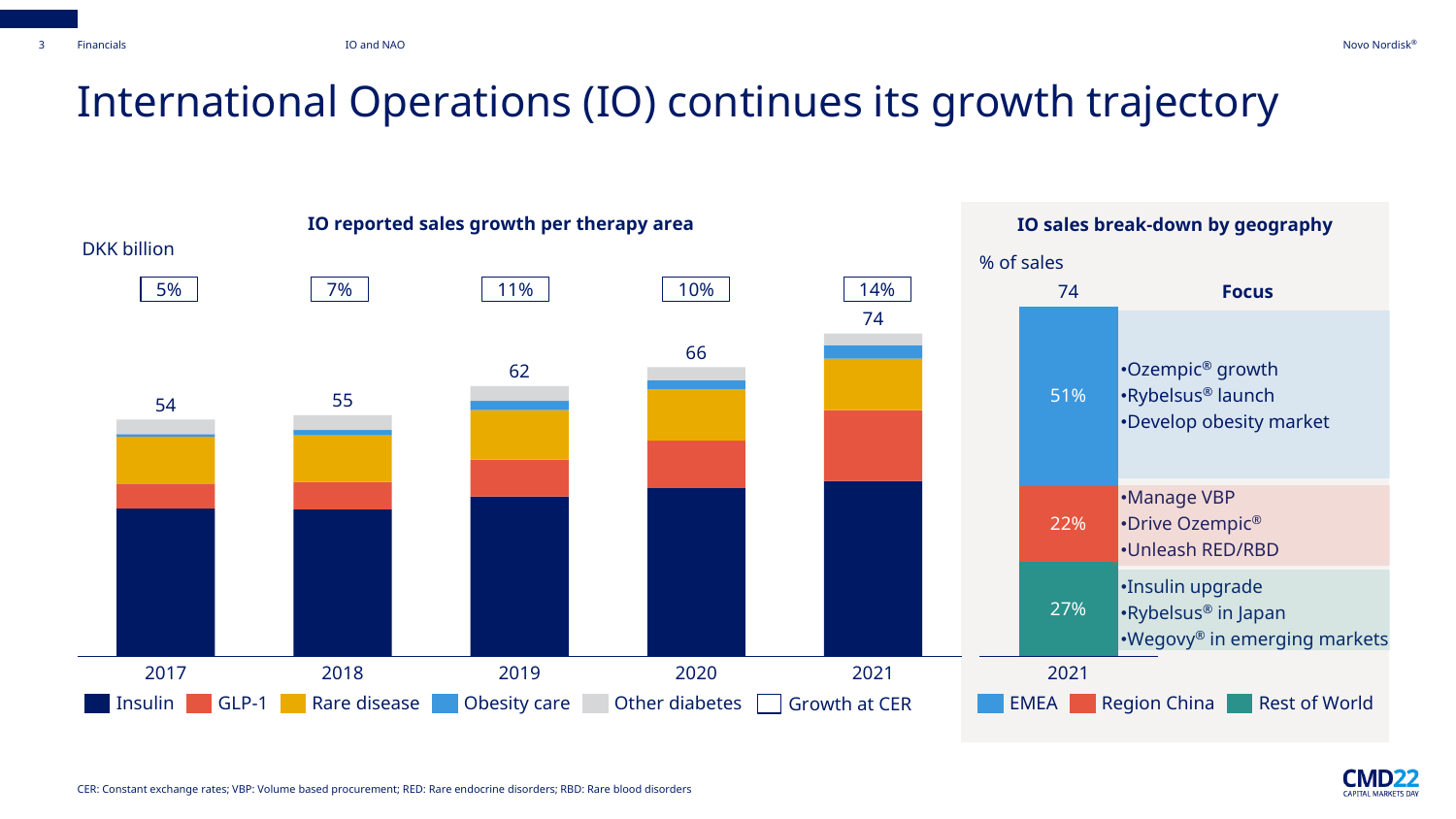#### Amongst the challenges, IO has identified several opportunities



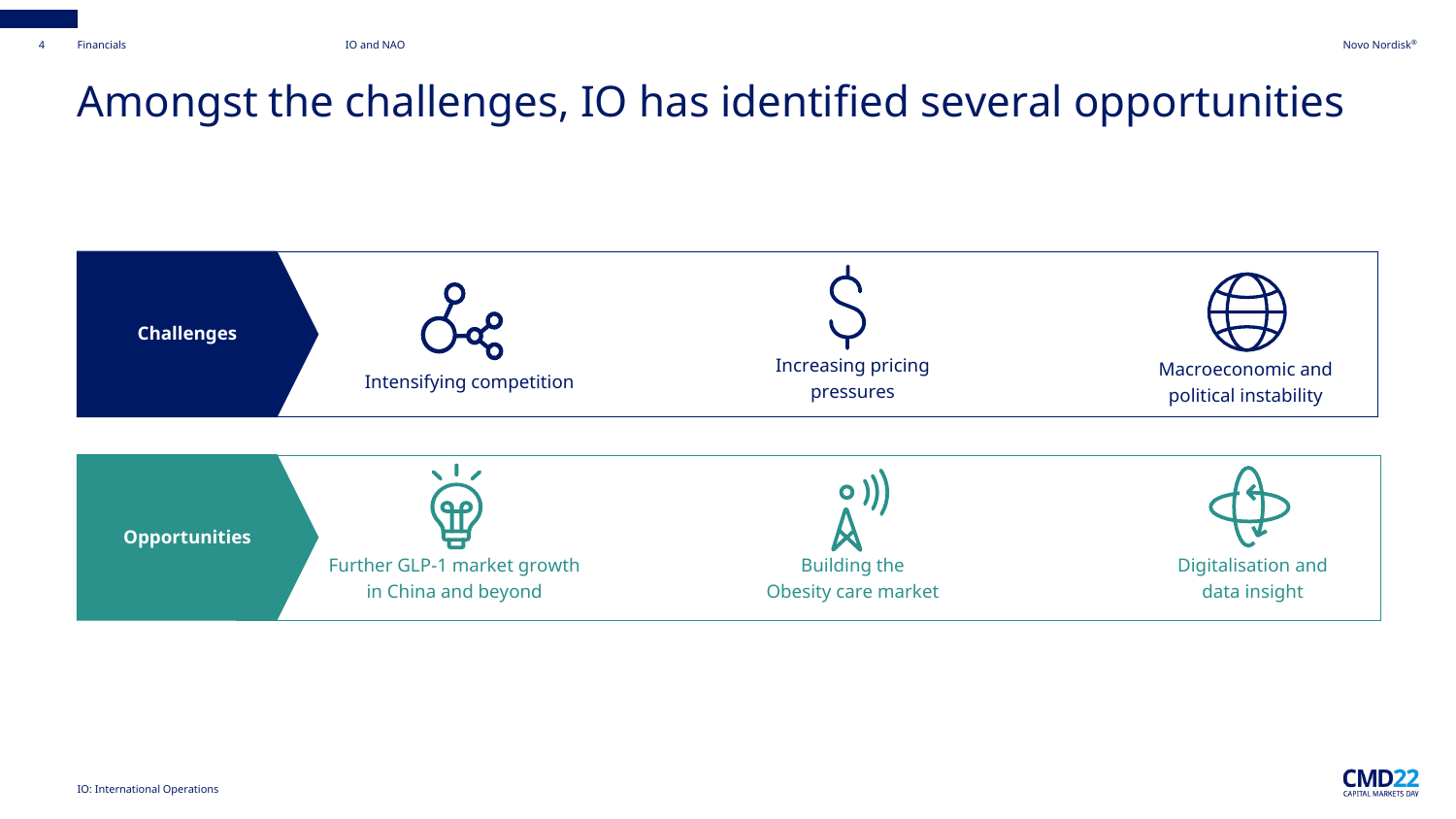



CADITAL MADKETS DAY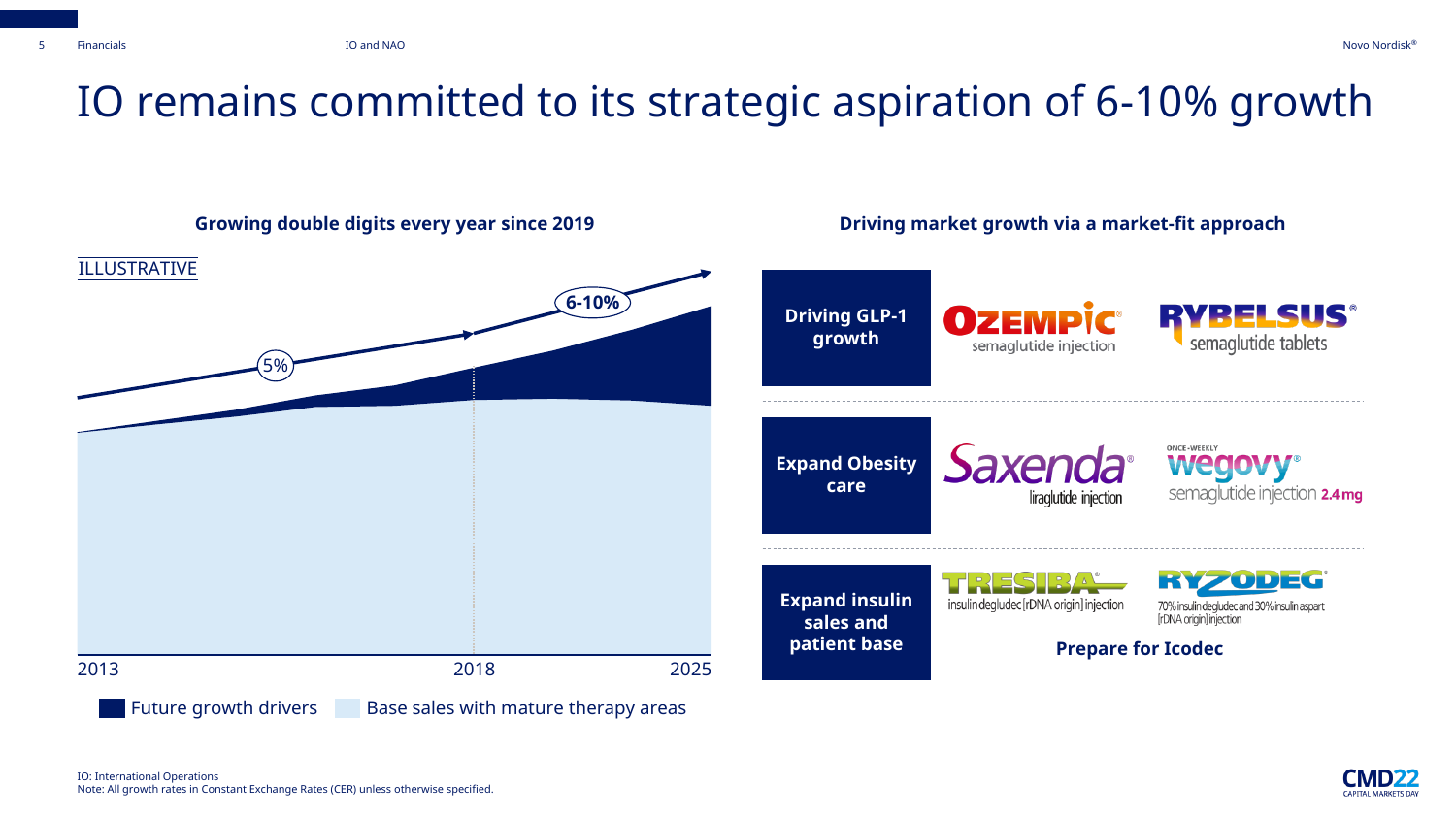CMD22 **CAPITAL MARKETS DAY** 

#### North America Operations has returned to growth



**North America Operations reported sales growth per therapy area**

CER: Constant exchange rates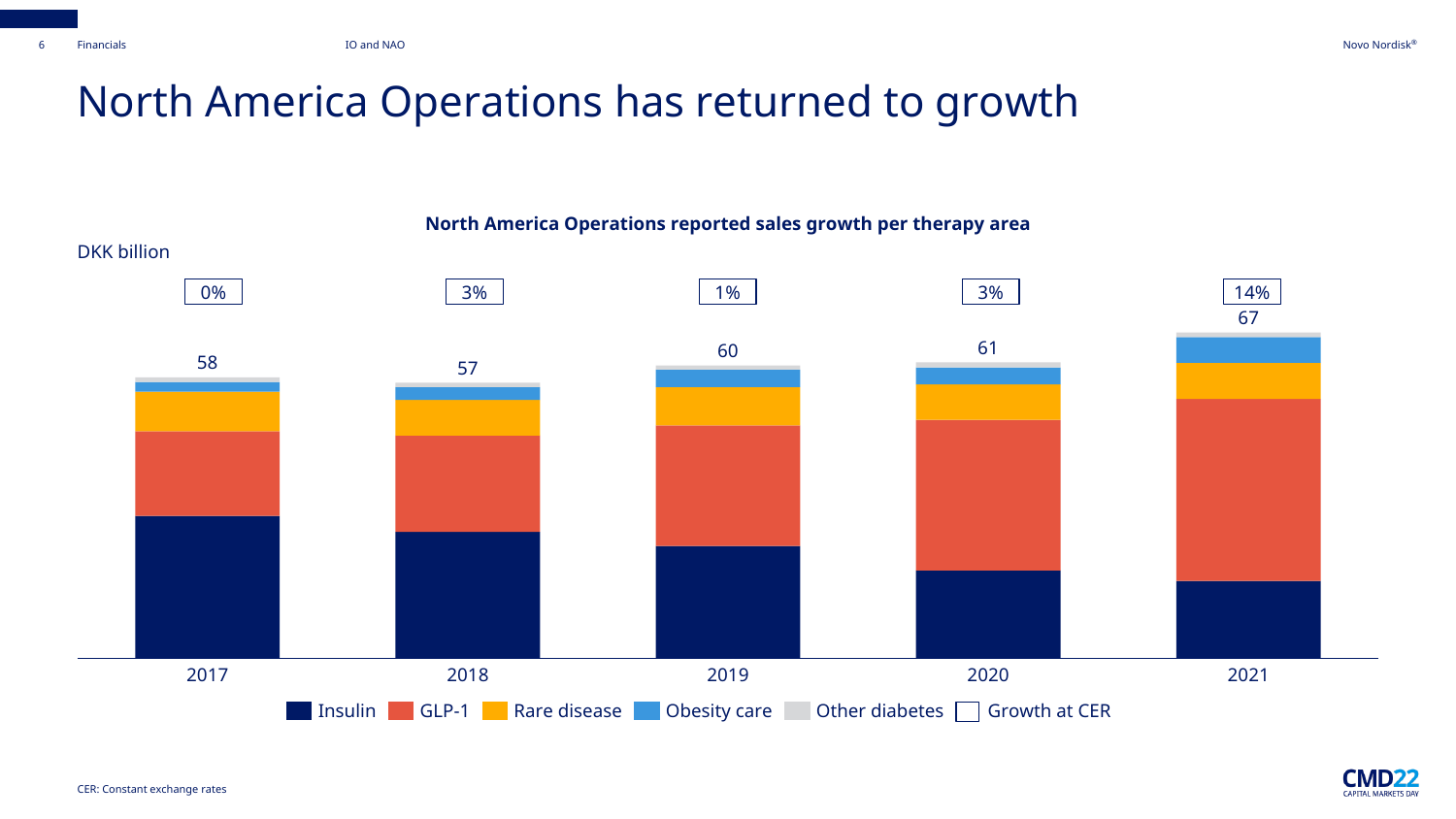#### NAO is actively managing risks while focusing on realising the opportunities



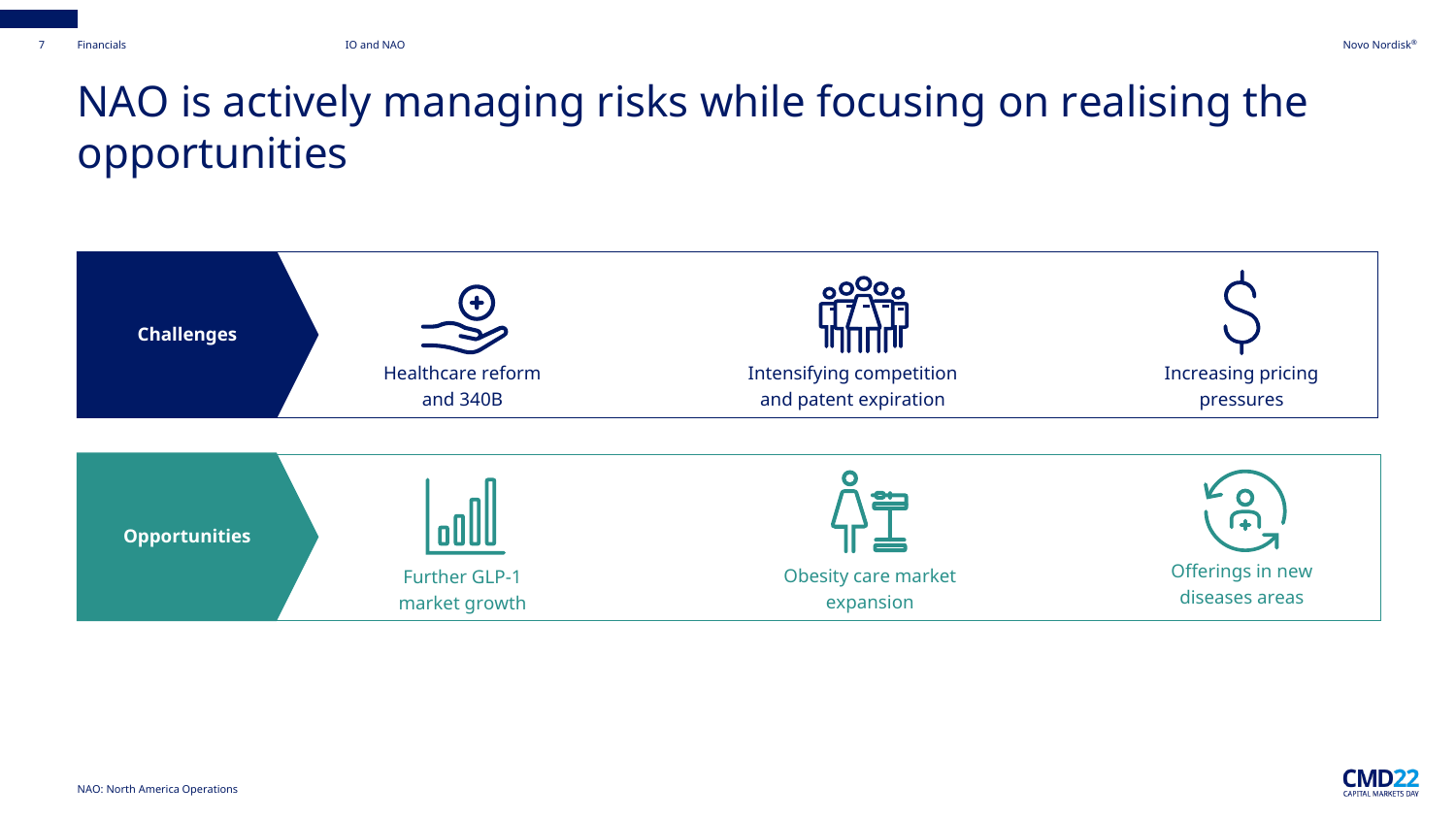### NAO remains committed to its strategic aspiration of transforming 70% of US sales by 2022